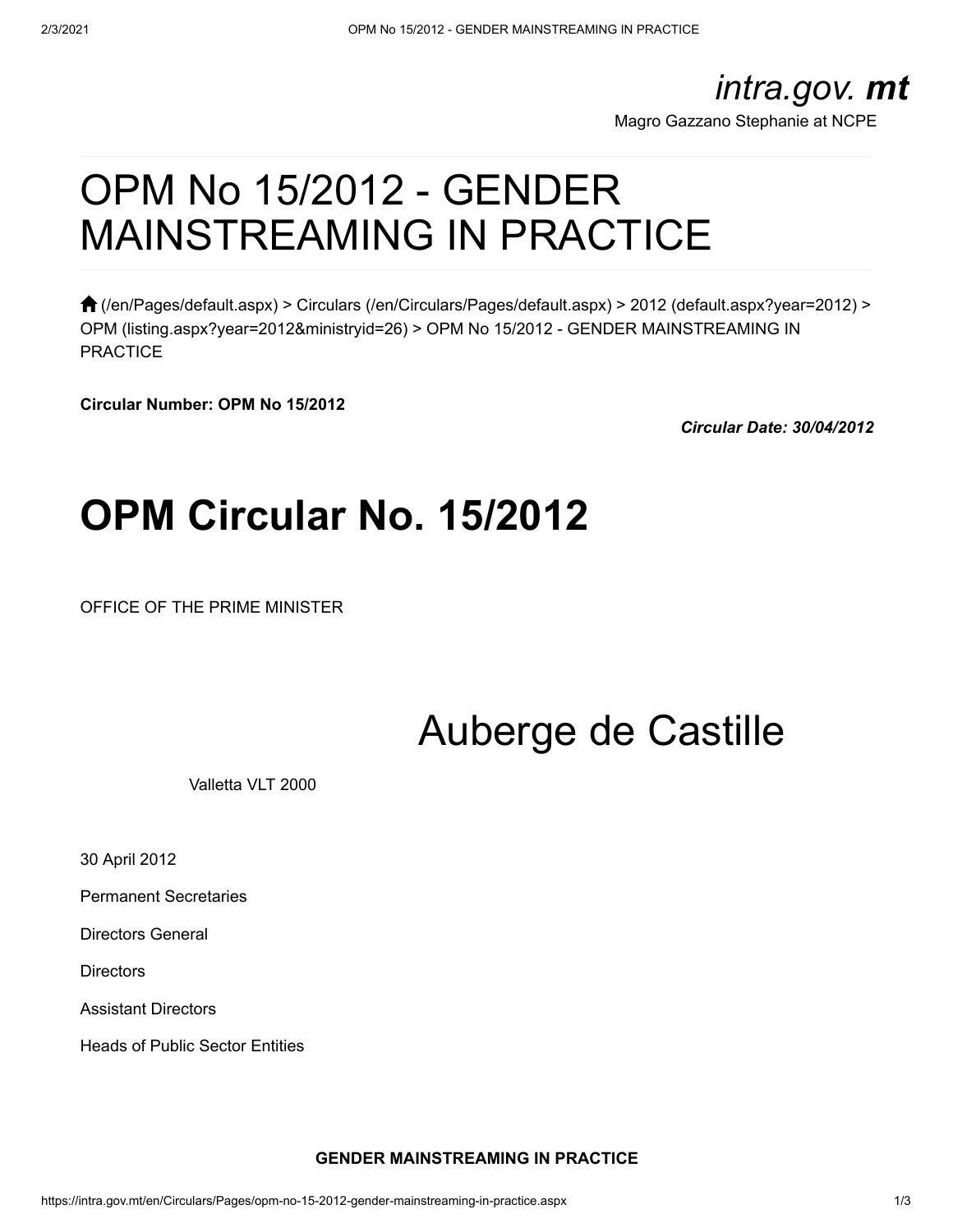Gender mainstreaming is defined as the process of assessing the implications for women and men of any planned action and integrating them within the dimension of the design, implementation, monitoring and evaluation of the policies and programmes in all political, economic and societal spheres. Gender mainstreaming will enhance the ability of employers to make the best use of human resources and improve productivity and competitiveness whilst giving employees the opportunity to benefit equally in society. In practice, this requires a pro-active approach, the need to identify those areas where any degree of inequality could potentially arise, assess the underlying causes for such inequalities, and take the necessary steps to bring about change.

It needs to be emphasised that the promotion of gender equality and the implementation of gender mainstreaming are not solely the responsibility of Gender Equality Committee Members but of every ministry, department and entity within the Public Administration, as well as all employees involved in the formulation, implementation, monitoring and evaluation of policies. In this sense, gender equality and the implementation of gender mainstreaming should constitute important components of any policy-making, law-making and project/programme creation process.

Government departments and public sector organizations should note that:

the implementation of gender equality policies and gender mainstreaming must be re-asserted as a key objective in the performance reviews of Permanent Secretaries, Directors General, CEOs and Managers, Directors, Assistant Directors, Heads of Sections/Units, and the members of the Gender Equality Committees,; and

for the purpose of assessing and monitoring the implementation of gender mainstreaming in the Public Administration, each department/entity is required to prepare a brief report on the measures taken and the progress achieved in the sphere of gender equality and mainstreaming. This report should be forwarded to the NCPE on an annual basis. Subsequently, a short reference to the work carried out in this regard is be included in each department's contribution towards the Annual Report on Government Departments.

Should any assistance concerning the implementation of gender equality and mainstreaming be required, the National Commission for the Promotion of Equality may be contacted on telephone no. 25903850 or by email: [equality@gov.mt \(mailto:equality@gov.mt\)](mailto:equality@gov.mt)

Dr Godwin Grima

Principal Permanent Secretary